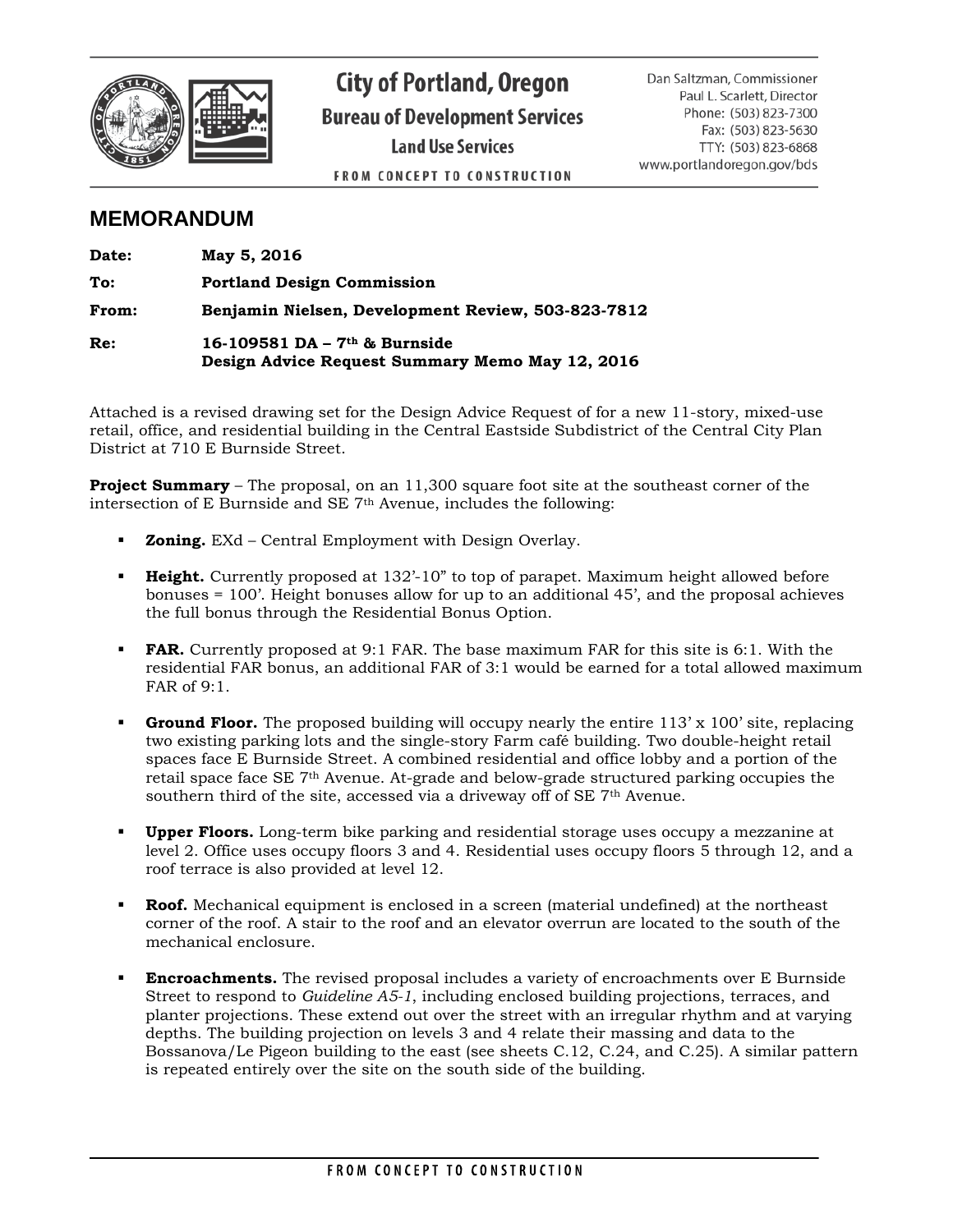- **Loading.** One Standard "A" loading space is required, and one Standard "B" space is shown on the ground floor, immediately adjacent to the lobby.
- **Materials.** The building will be clad primarily in a palette of white emperor brick, glazing, dark metal spandrel panels, and concrete. Perforated metal is proposed at the garage door and possibly the gas meter niche along SE 7th. Okoskin and ribbed metal panels are shown as potential alternates for the white emperor brick.

#### **Potential Modifications & Adjustments**

### **Modification #1 – Transit Street Main Entrance (33.140.242)**

**Required:** For the portion of buildings that conform to the maximum building setback, at least one main entrance for each nonresidential tenant space on the ground floor must meet the standards of this section… The main entrance must: 1. Be within 25 feet of the transit street; 2. Allow pedestrians to both enter and exit the building; and 3. Either: a. Face the transit street; or b. Be at an angle of up to 45 degrees from the transit street... **Proposed:** Locate the entry to the corner retail space on the west façade, approximately 5'-6" south of the property line along E Burnside.

 **Modification #2 – Short-term Bicycle Parking Location (33.266.220.A.2.b.(3).Bullet Point 2)**

**Required:** For a building with more than one main entrance, the bicycle parking must be along all facades with a main entrance, and within 50 feet of at least one main entrance on each façade that has a main entrance, as measured along the most direct pedestrian route.

**Proposed:** Provide all 8 required short-term bicycle parking spaces along the SE 7<sup>th</sup> Avenue facade.

#### **Modification #3 – Size of Loading Spaces** (33.266.310.D)

**Required:** Standard A: The loading space must be at least 35 feet long, 10 feet wide, and have a clearance of 13 feet.

**Proposed:** One Standard B loading space at 18 feet long, 9 feet wide, and with a clearance of 10 feet.

- **Design Exception to Arcade Standards/Requirements** The City-Wide Policy on Encroachments in the Public Right of Way, which covers Major Encroachments such as the proposed arcade, requires a minimum clearance of 17'-6" over the right of way. As such, a PBOT Design Exception will likely be required for both of the major encroachment options shown.
- **Design Exception for Garage Door Location** The applicants will need to receive PBOT Design Exception approval to allow the garage door to be located closer than 20' from the property line.

#### **DAR Discussion Items**

#### **1. Building Design, Massing, & Arcade Projections**

- The design and massing of the building has been completely revised since the first DA hearing on March 24, 2016. The revised proposal incorporates a "strata" parti which serves as the organizing principle for building projections over E Burnside (as well as projections on the south side of the building). These projections are more responsive to Guideline A5-1 – Reinforce the Effect of Arcaded Buildings…, and the overall building concept is much more unified than the previous design. Please confirm that the applicants are on the right track, and comment on the success of the concept for the building projections. Does the fractured/eroded nature of the building projections and balconies create the same effect as an arcade projection?
- The arcade projections on the third and fourth floors continue to relate in scale and with datum lines to the arcaded building immediately to the east, though the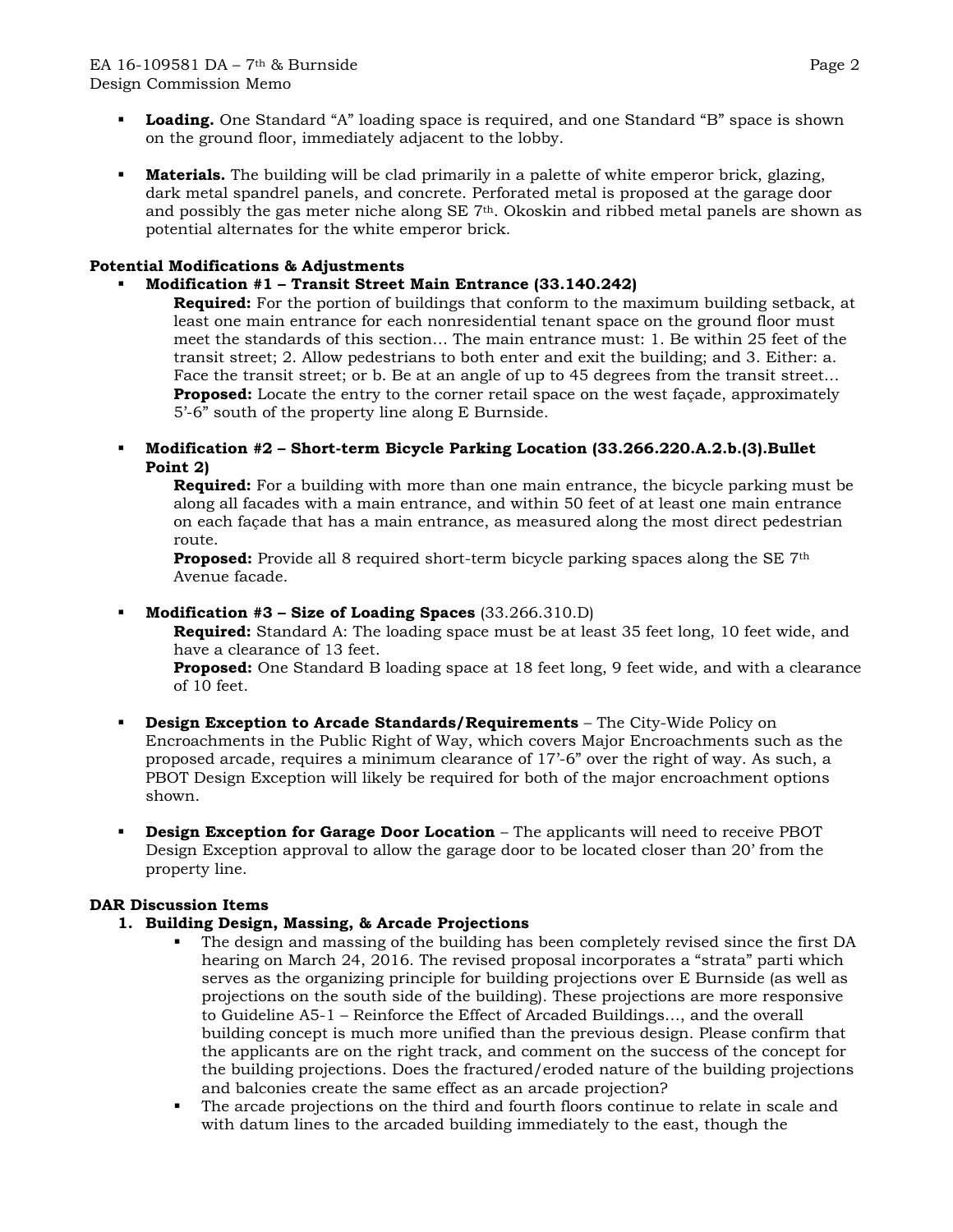projection is further divided between the third and fourth floors, with the fourth extending another 2'+ beyond.

- The ground floor of the building is setback by  $6'$  along SE 7<sup>th</sup> Avenue, providing an arcade-like projection along this street as well. This setback helps to provide weather protection at the retail and lobby entries and seems well-integrated into the design concept.
- As stated above, some projections are fully enclosed interior space, some are terraces, and some are planters. Do all three kinds of projection meet the arcade guideline? Do they work to form a cohesive building composition on the north and south facades?
- Similar to the previous concept, one stair corridor is expressed as a vertical mass on the south side of the building (as opposed to the east and west sides, previously). This could be read as providing an incongruous break in the strata concept or as a visual rest, depending on one's perspective. Is this successfully integrated or should the stair be incorporated within the building, allowing the "strata" to be fully-expressed on the south façade?

## **2. Ground Floor & Parking Garage**

- The ground floor has been completely redesigned as well, and still presents a strong, active edge towards E Burnside Street with tall storefront windows oriented to the street.
- Staff believes that a door into the corner retail space should still be provided on the north façade, perhaps in addition to the door provided on the east façade.
- The lobby entrances have been combined into one, larger lobby on the west façade. This seems to respond well to previous comments about creating a more generous lobby as well as consolidating the ground floor program.
- The parking garage has also been consolidated, and most of it has been moved underground. Its presence on the street has been greatly reduced, and it now, along with a mechanical room and gas meters, occupies only the southern third of the west façade, and a Modification to the ground floor windows standard is no longer required here.

#### **3. Materials**

- The materials palette has been significantly reduced since the last hearing.
- Several material alternatives are presented, and all seem to be of a high quality and potentially appropriate choices for this area. Please provide direction to the applicants on which materials seem like the correct choice for this design concept and for the character of the E Burnside arcade district.
- The perforated metal at the garage door and gas meter niche break from the highlyglazed ground floor. The material cladding the mechanical room does not appear to be defined yet, though may be concrete. Would a glass garage door be preferred here? If gas meters were moved to the interior of the building, should some other expression be given to the mechanical room, such as display windows?
- No energy calculations have been submitted to staff yet, but it is possible that more spandrel panels may be necessary on the upper stories.
- Staff believes the soffit material should match the color of the "strata" elevations, rather than appear as a dark color against the white brick.

#### **Approval Criteria**

The Design Review approval criteria for this site are the Central City Fundamental Design Guidelines and the Special Design Guidelines for the Design Zone of the Central Eastside District of the Central City Plan. The Modifications approval criteria are listed in Section 33.825.040 of the zoning code. Please contact me with any questions or concerns.

Attachments: Zone Map